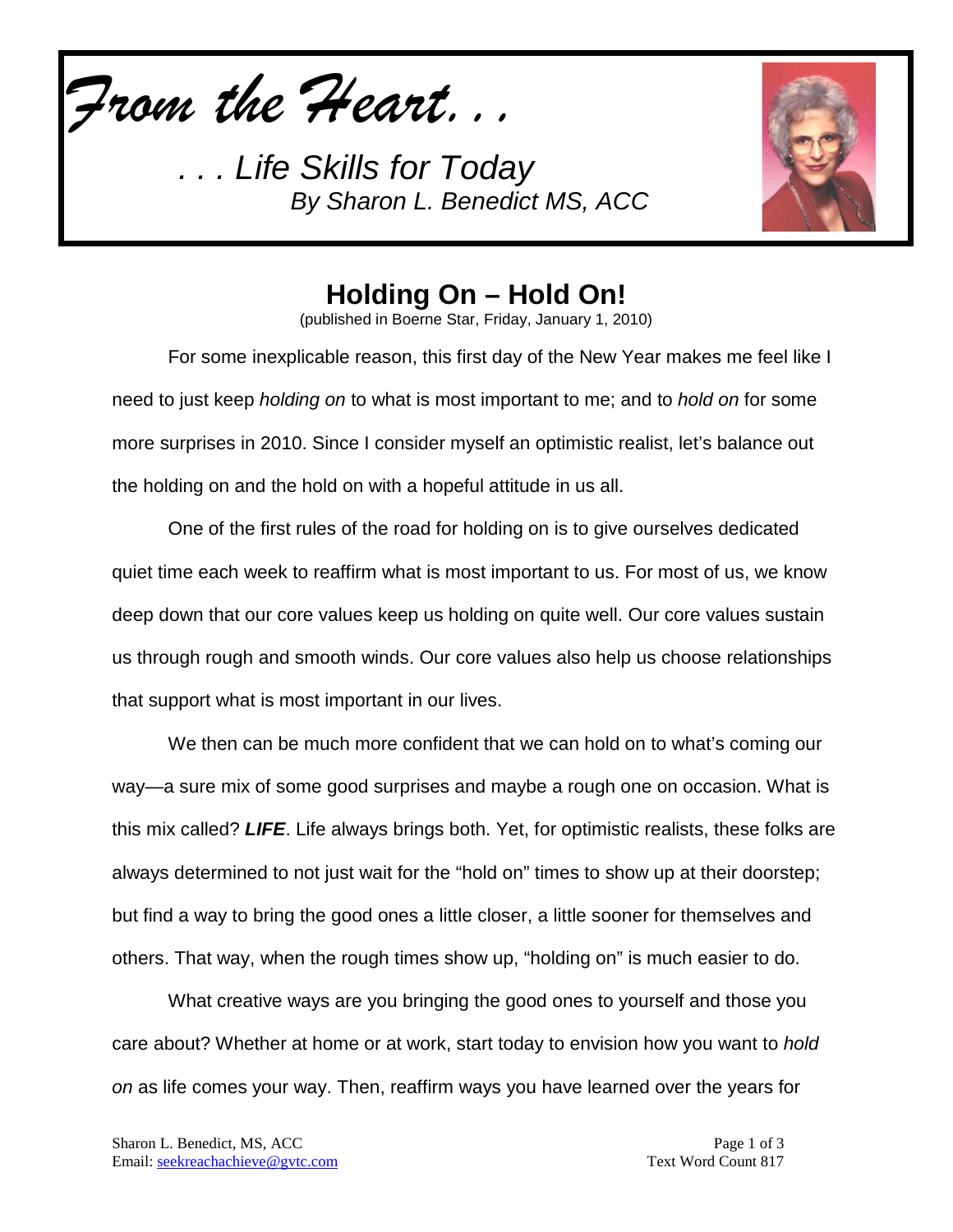*holding on* to what is most important to you. In the meantime, here are some *holding on*  and *hold on!* thoughts to consider as you begin your 2010 New Year:

#### *HOLDING ON—*

"All the art of living lies in a fine mingling of letting go and holding on." Henry Ellis

"All good writing is swimming under water and holding your breath." F. Scott Fitzgerald

"An Englishman's never so natural as when he's holding his tongue." Henry James

"A love of books, of holding a book, turning its pages, looking at its pictures, and living its fascinating stories goes hand-in-hand with a love of learning." Laura Bush

"Courage is fear holding on a minute longer." George S. Patton

"The greatest discovery of all time is that a person can change his future by merely changing his attitude." Oprah Winfrey

"Always keep that happy attitude. Pretend that you are holding a beautiful fragrant bouquet." Earl Nightingale

"Every great work, every big accomplishment, has been brought into manifestation through holding to the vision, and often just before the big achievement, comes apparent failure and discouragement." Florence Scovel Shinn

"I believe managing is like holding a dove in your hand. If you hold it too tightly you kill it, but if you hold it too loosely, you lose it." Tommy Lasorda

"Relationships-of all kinds-are like sand held in your hand. Held loosely, with an open hand, the sand remains where it is. The minute you close your hand and squeeze tightly to hold on, the sand trickles through your fingers. You may hold onto some of it, but most will be spilled. A relationship is like that. Held loosely, with respect and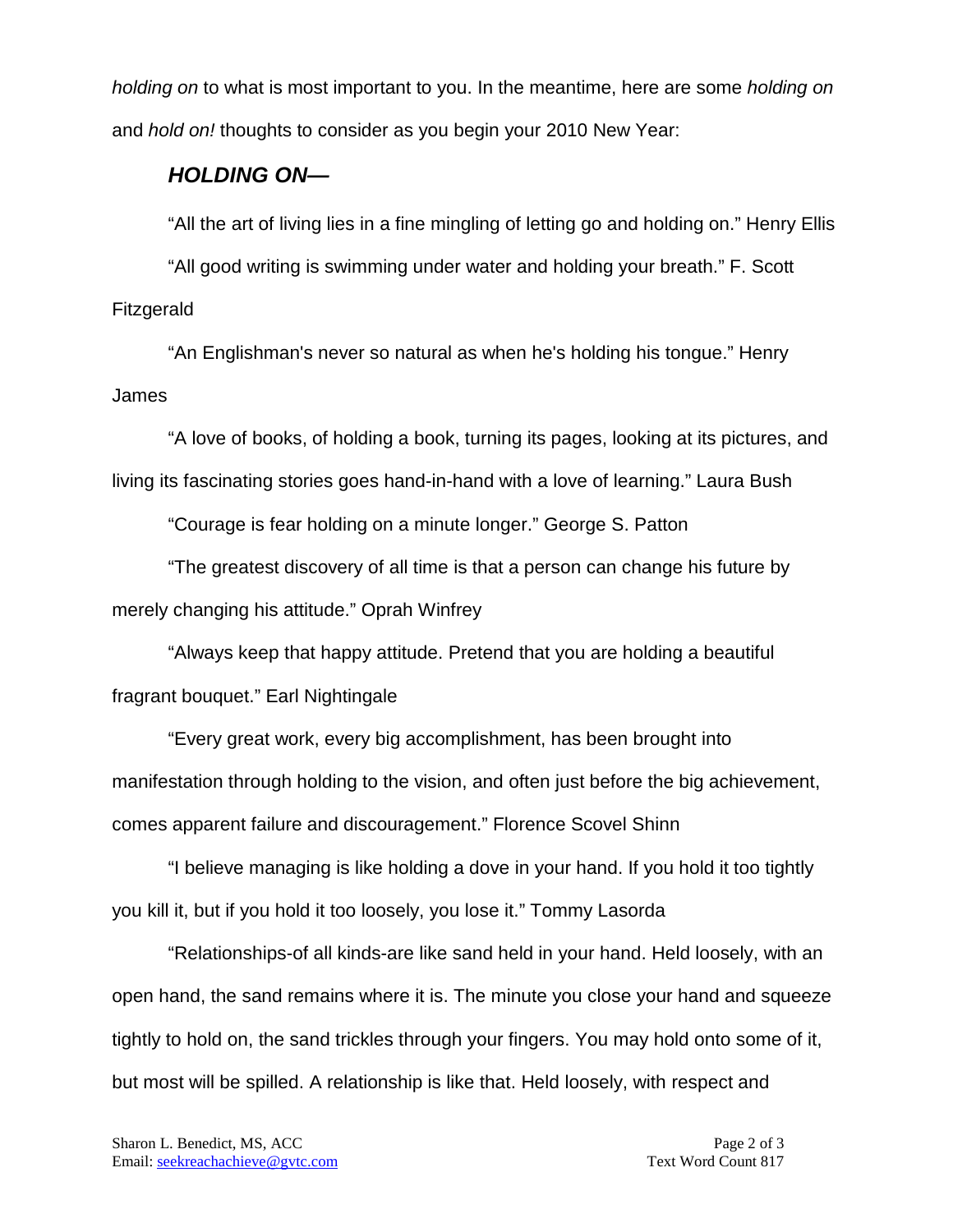freedom for the other person, it is likely to remain intact. But hold too tightly, too possessively, and the relationship slips away and is lost." Kaleel Jamison

### *HOLD ON!—*

"One of the greatest discoveries a man makes, one of his great surprises, is to find he can do what he was afraid he couldn't do." Henry Ford (1863 - 1947)

"Formulate and stamp indelibly on your mind a mental picture of yourself as succeeding. Hold this picture tenaciously. Never permit it to fade. Your mind will seek to develop the picture... Do not build up obstacles in your imagination. " Norman Vincent Peale

"One ought to hold on to one's heart; for if one lets it go, one soon loses control of the head too." Friedrich Nietzsche

"Hold fast to your dreams, for without them life is a broken winged bird that cannot fly." Langston Hughes

"Never bend your head. Always hold it high. Look the world straight in the eye."

Helen Keller

"Never think that God's delays are God's denials. Hold on; hold fast; hold out.

Patience is genius." Comte de Buffon (1707 - 1788)

"One's life is not as fixed as one believes. Surprises may lie in store for you, the unexpected often tends to happen, sometimes bringing in its train the most delightful change in one's life or circumstances." Elizabeth Aston, The Darcy Connection, 2008

Sharon L. Benedict, MS, ACC, is a certified life wellness coach-consultant, specializing in life skills, wellness, and creative arts development for individuals, businesses and organizations [\(www.harvestenterprises-sra.com\)](http://www.harvestenterprises-sra.com/).She welcomes your questions and comments and can be contacted at [seekreachachieve@gvtc.com.](mailto:seekreachachieve@gvtc.com)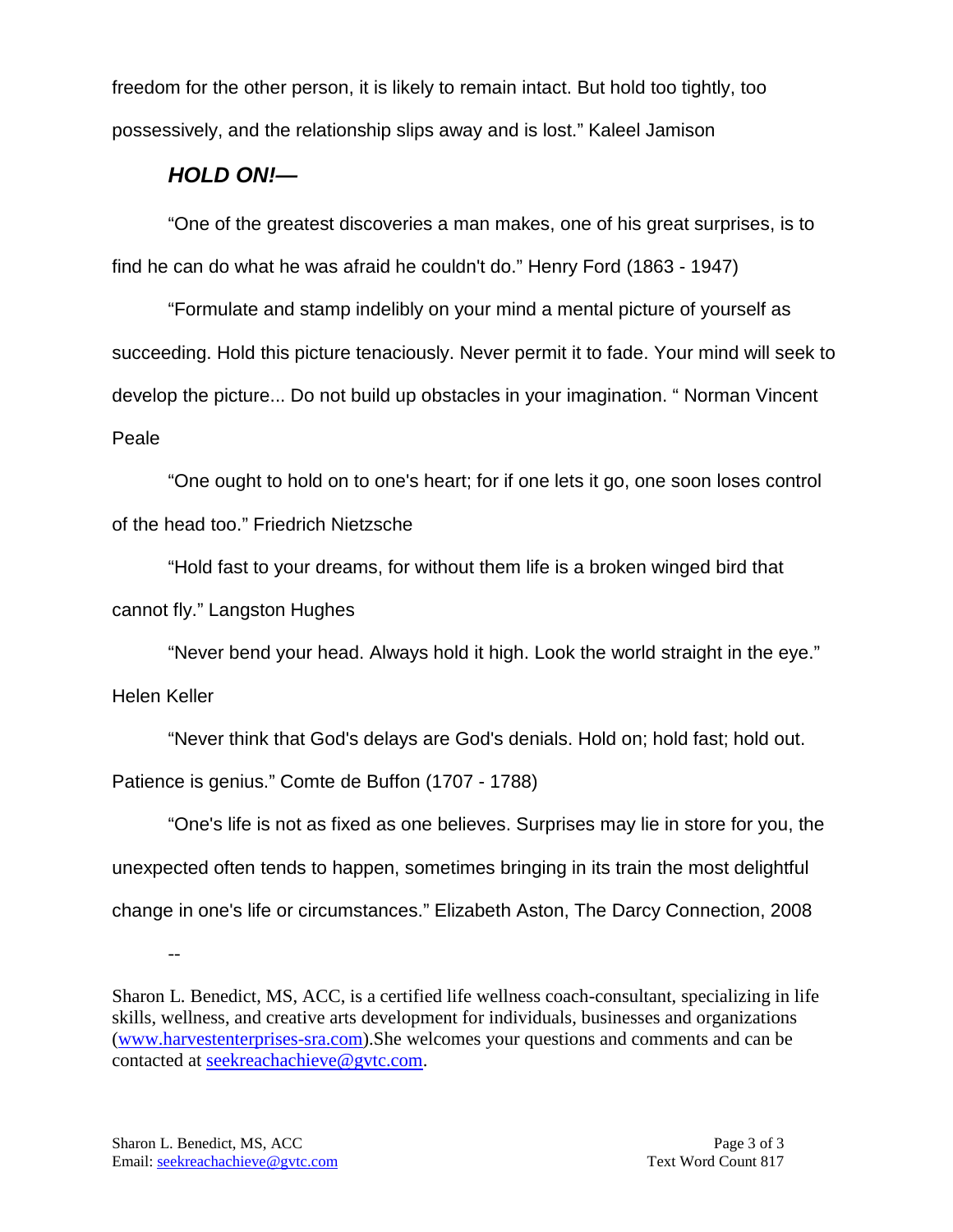*From the Heart...*



## **Stretching the Holidays**

(published in Boerne Star, Friday, January 8, 2010)

Did you get to experience everything you wanted during the holidays? I know I didn't since we went out of town for Christmas. So, when we got back, we still had some of our favorite Christmas movies recorded; and are still watching them. Every few days I also hear upstairs Christmas music ringing through the halls from my husband's office.

So, if you weren't able to bake those Christmas cookies or send off Holiday greeting cards to everyone, how about stretching the holiday spirit into January? For most of us, when January hits us we may often say, "Thanks goodness, the hectic holidays are over!" And we quickly move on to the fast pace of the New Year, balancing our checkbook to see how much debt we got ourselves into, and quickly putting away all the holiday decorations.

For others, January may be a welcomed slower pace. Whether fast or a little slower, this month would be the perfect time to slip in one of those holiday experiences you missed. I actually began to think about all the ways I could celebrate what I missed after a reader shared this idea with me. Thank you Michele.

What would you like to include in your January moments of celebration to stretch the holidays? Maybe, since January lifeskill is focused on *Relationships/Core Values*, did you miss someone's company during the holiday rush? I know I did. My California daughter and grandson were not able to come for Christmas this year. So, I have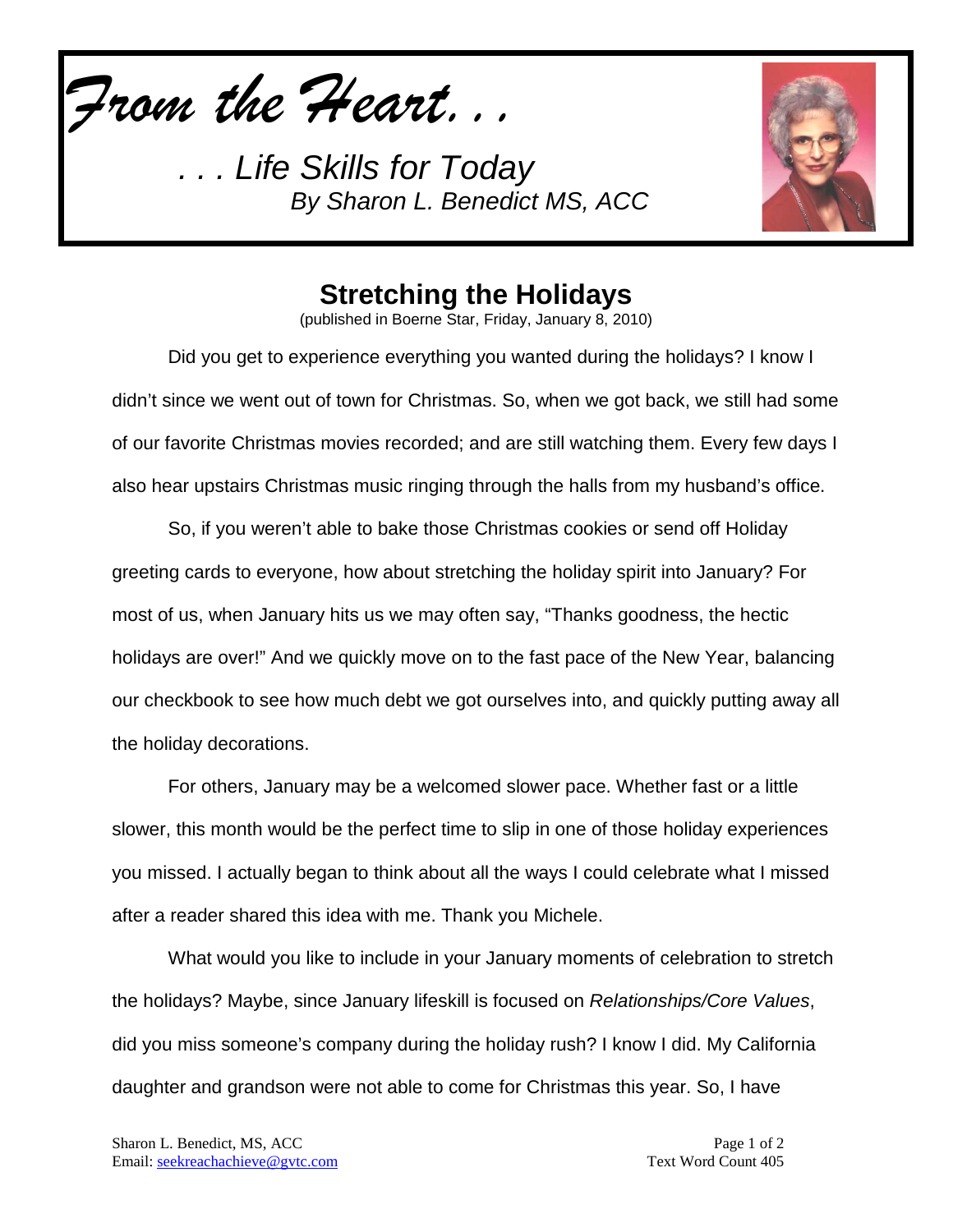decided to finally setup a webcam so I can visit face-to-face with them. I'm really excited to see their smiling faces and hear the latest from my four-year old grandson. Another thing I wanted to do during the holiday but wasn't able to was cruise down Main Street to see some of the latest items on display in the local shops. They always have something fun to see and maybe even buy. Then I'm going to visit with my best friend I missed during Christmas time.

Take a moment right now to choose your own special way for stretching the holidays that will give you cherished time to reflect on those relationships that support your core values and stretches your holiday blessings throughout the whole New Year.

Sharon L. Benedict, MS, ACC, is a certified life wellness coach-consultant, specializing in life skills, wellness, and creative arts development for individuals, businesses and organizations [\(www.harvestenterprises-sra.com\)](http://www.harvestenterprises-sra.com/).She welcomes your questions and comments and can be contacted at [seekreachachieve@gvtc.com.](mailto:seekreachachieve@gvtc.com)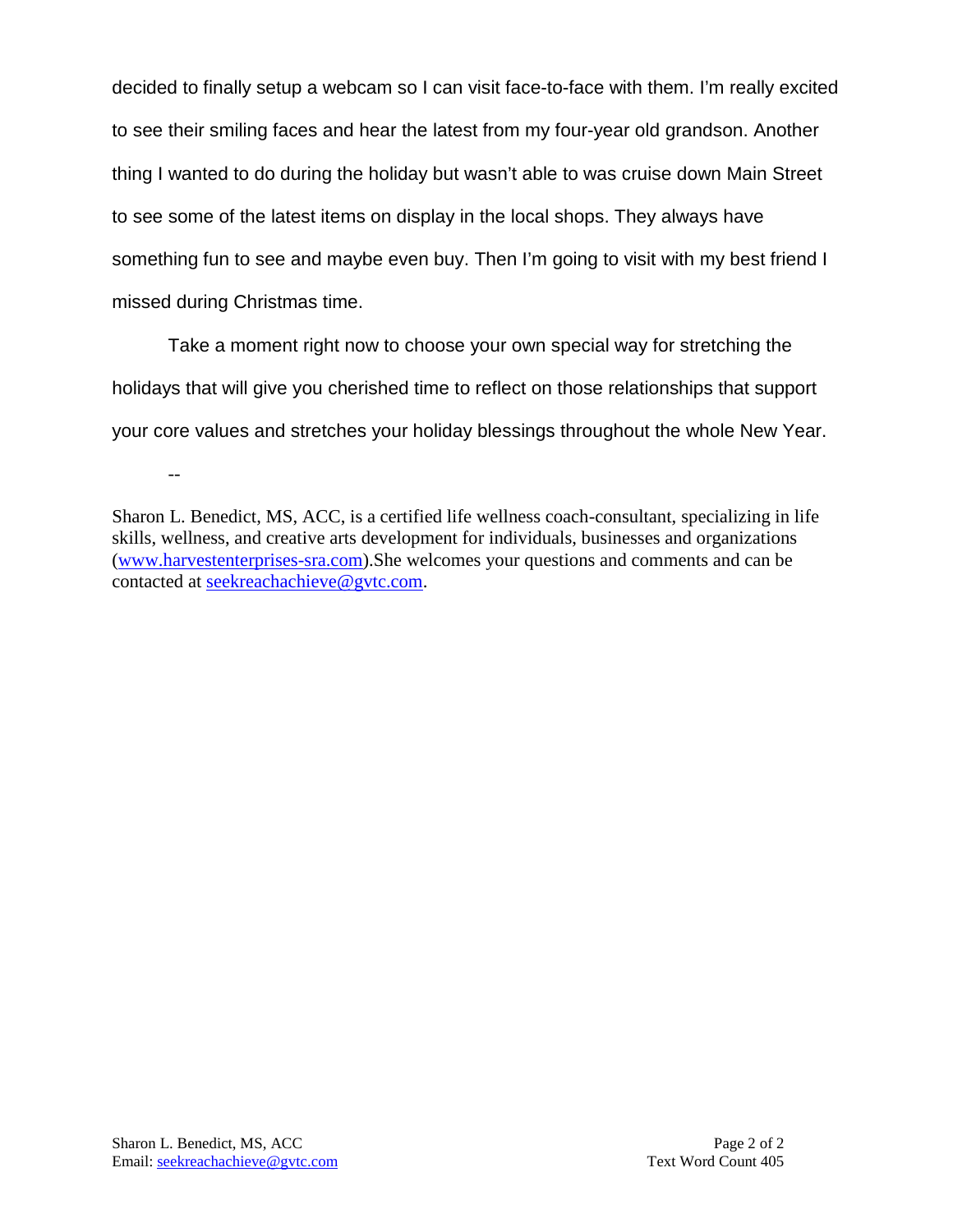*From the Heart...*



## **Relationships—smooth sailing or fast dive from the skies?**

(published in Boerne Star, Friday, January 15, 2010)

With all relationships, whether at work or at home, the journey can be a smooth sail, a little bumpy one, a roller coaster ride, or a fast careening dive from the skies. I bet we all have experienced a sample of all these relationships at some time in our lives that is, if you just wait a little longer, at least for you young ones! The journey involves every facet of life where four realms of reality in relationships play their roles. Let's look at these realms a little closer.

Kenneth Earl Wilber Jr. is an American philosopher who developed the "integral theory of consciousness" based on four quadrants of relationships or development. Over the years, his integral theory has touched many theoretical and practical applications in our world and relationships, whether in business and business leadership, international development, and even marine ecology. Here's a basic chart representing every kind of relationship we may have.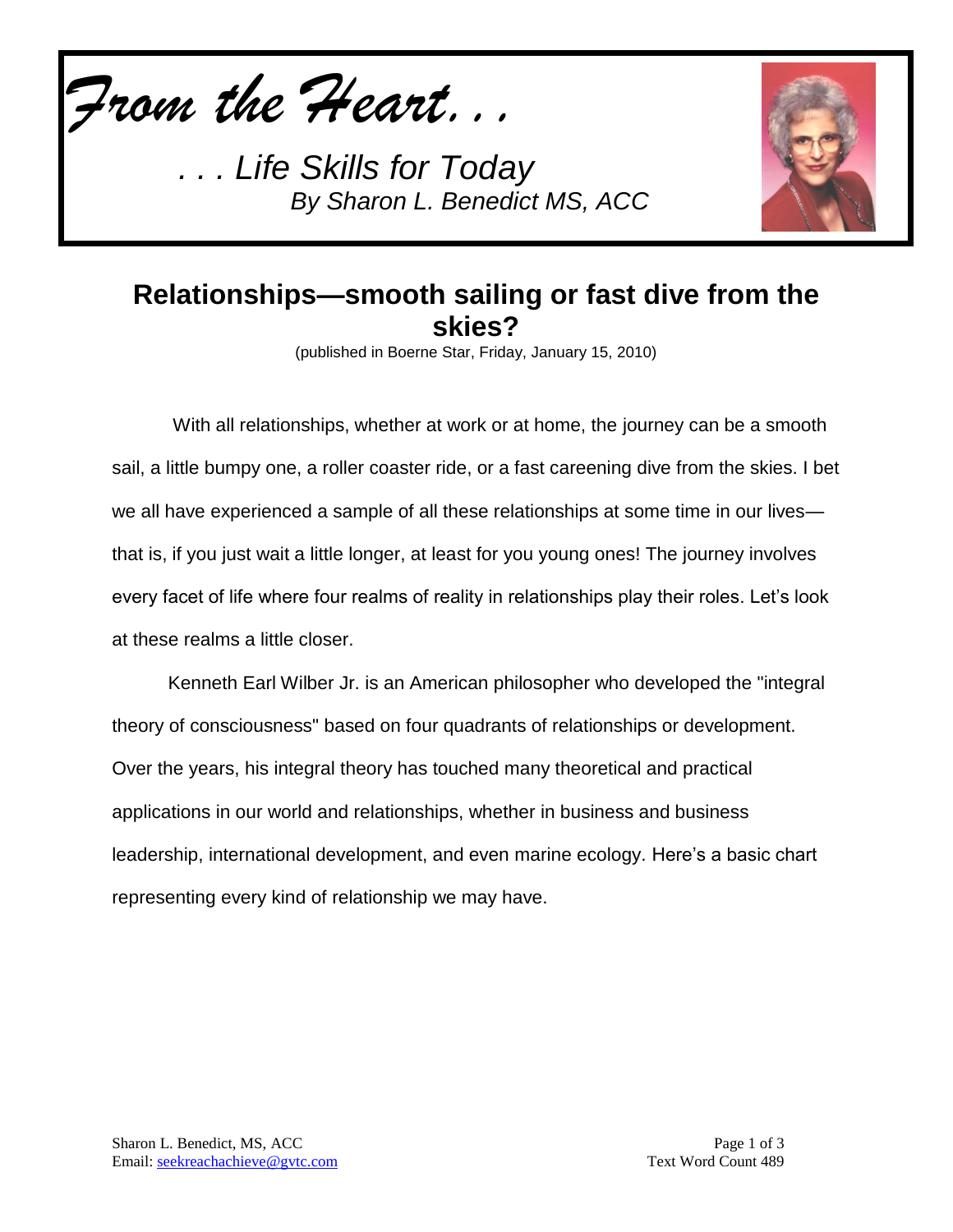

Not all agree with his theories or perspective on life and the universe. Yet, I believe we can agree that relationships are the heart of *Celebrating Your Journey and your best life*. The foundation of all relationships is our core values. Our core values are then reflected in our life dreams and goals. Therefore, all relationships help us live our daily lives in synergy and balance.

These quadrants are interrelated and impacted by our belief /mindset about ourselves, others, even God. Every mindset has an Interior component (I, WE) and an Exterior component (IT, ITS). In other words, you are a human being (I), living in a physical body (IT), relating to family and community (WE), working with and impacted by systems and institutions (ITS).

Although the emphasis may be different with each mindset or belief, each component produces a "ripple-affect" on what you believe. With every breath, you are interacting with all four quadrants/components of human experience and relationship.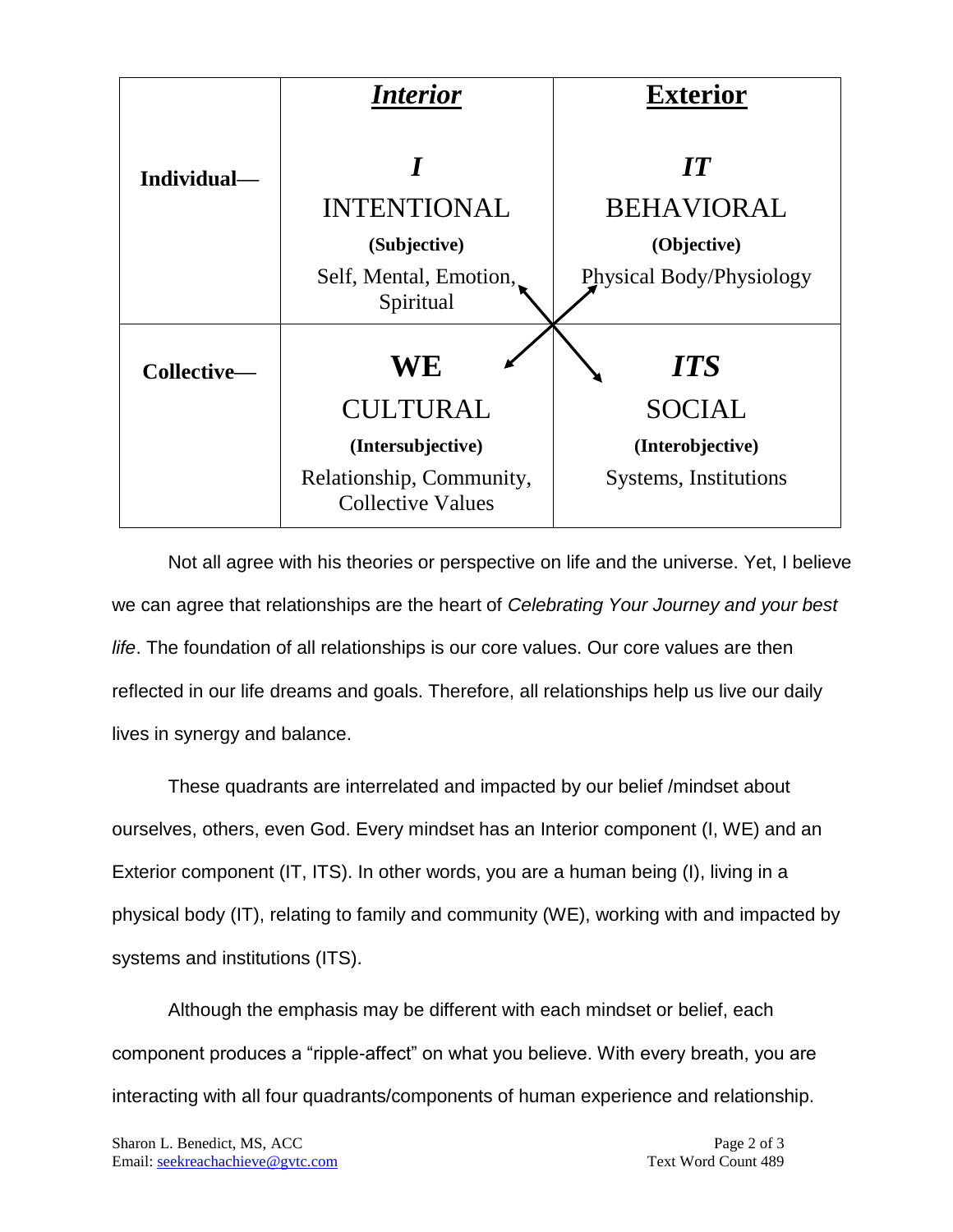Ultimately, mindset is yours to calibrate in order to live in your purpose and life design.

When considering each quadrant, ask yourself this question: "How are my relationships supporting my core values in each realm of relationships? Give yourself at least one hour quiet time to reflect within each realm. Then write down your responses and share them with your family or close friend. Ask them for feedback. Relationships are all part of your own personal life journey. I encourage you to insure that those relationships support your core values, dreams, and goals. In the next article, we will delve into those core values and those dreams you have held onto for years.

Sharon L. Benedict, MS, ACC, is a certified life wellness coach-consultant, specializing in life skills, wellness, and creative arts development for individuals, businesses and organizations [\(www.harvestenterprises-sra.com\)](http://www.harvestenterprises-sra.com/).She welcomes your questions and comments and can be contacted at [seekreachachieve@gvtc.com.](mailto:seekreachachieve@gvtc.com)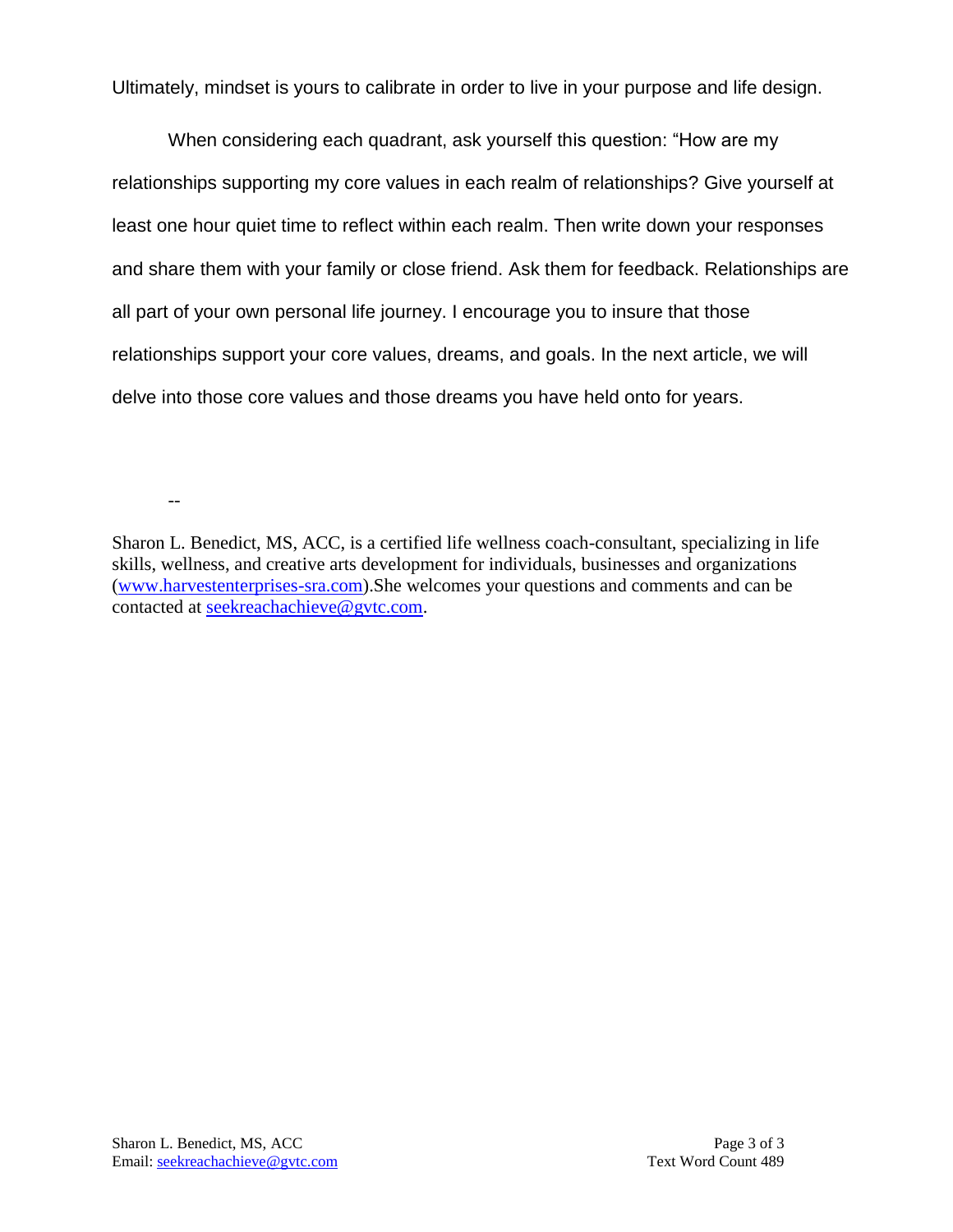*From the Heart...*



## **Core Values & your life dreams—do they match up?**

(published in Boerne Star, Friday, January 22, 2010)

What are your core values? How do they match up with your life dreams you have held onto for years? Have you just about given up on those dreams even though you have held firm to your core values? Life surprises and challenges always seem to come our way to sidetrack us, maybe even give up.

Gandhi was quoted as saying, *"Keep your thoughts positive, because your thoughts become your words; Keep your words positive, because your words become your actions; Keep your actions positive, because your actions become your values; Keep your values positive, because your values become your destiny."* We often forget in the midst of challenges that there are multiple possibilities in front of us to choose from. Yes, we can give up and give in to the negatives. And experiencing loss is a real part of life and needs to be seen as it is...your current reality. Yet, how about finding that positive in the midst to help recharge your core values toward the destiny of your long-held dreams?

No matter how young or old, dreams that merge with our core values offer us that "special spark" to keep on keeping on. Sometimes we can pick up and move onward from within ourselves...hearing that divine whisper of hope and resolve that says, "Everything is going to be alright." Often times, a friend, even a stranger, may say or do just the right thing at the right time to get your attention again on the possibilities. You seemingly get up the next morning and start walking toward your life dream again.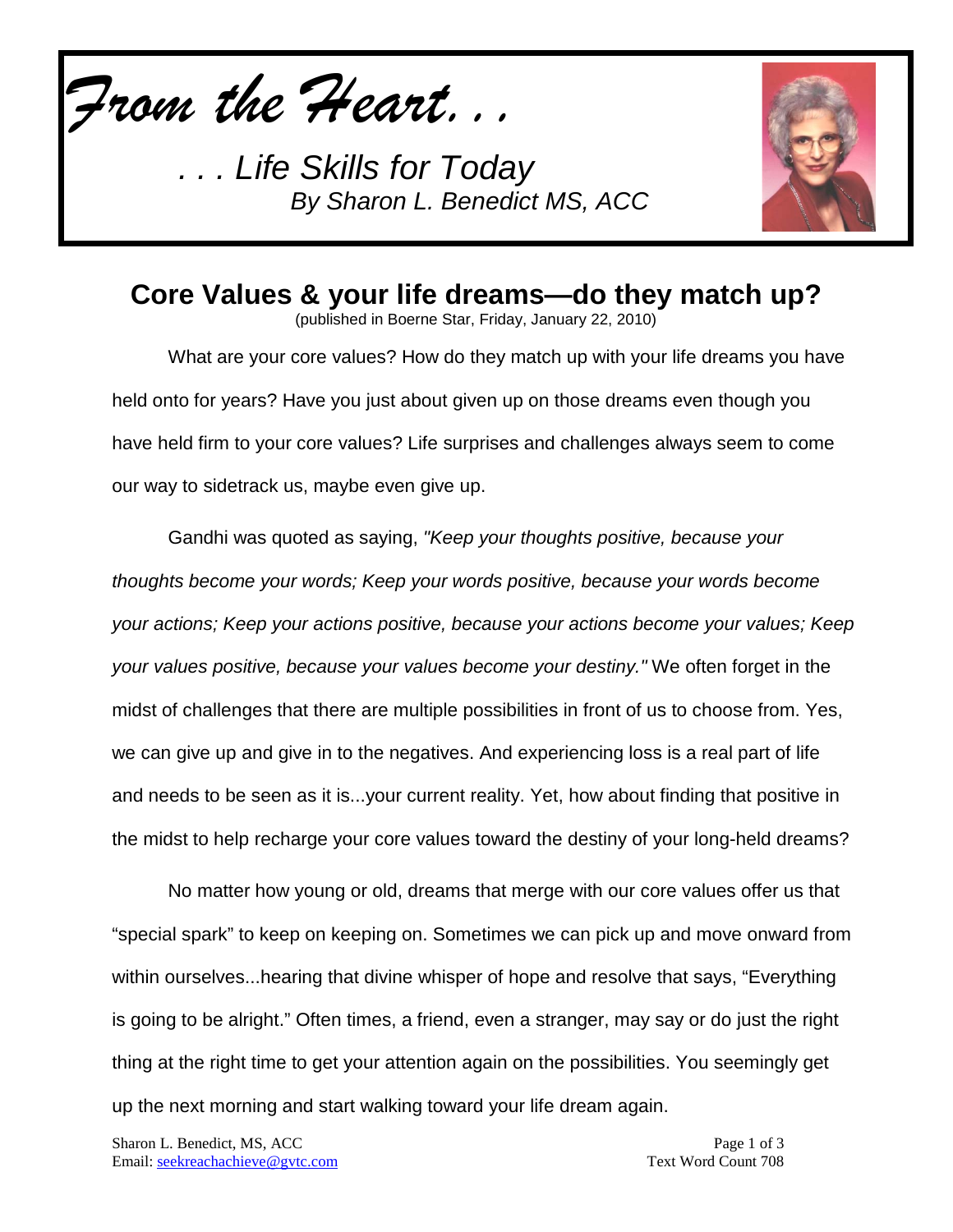Yes, your life dream may come true. Yet, it might be somewhat different than the one you had as a youth. And that's not a bad thing. In fact, it just may be even better than what the young mind and heart thought about in those growing up, maturing years. So, when you consider where you are right now and where you want to be, take time today to write down on a 3x5 card your top five core values you want to have with you for your entire life. Then place at the top of the card the one long-held dream you want to experience in the years ahead. On the back of the card, place five steps in order of priority you believe you need to take to not only support your top core values but are all centered around that one long-held dream. Do they match up?

If they do, congratulations! You are on your way. Take a moment to ask yourself, "How do I feel when I read what I have written down?" Share your thoughts with your family or a close friend. Find a mentor or life coach to support you on your journey helping you to stay focused, accountable, flexible, and motivated from within.

If they don't match up, garner quiet time to review what you have written. Reflect on your core values you chose. What changes do you see that need to be made? What about your long-held dream...is it really the one you want to spend your life moving toward? Or is there something else hinting at you right now? And how about those five steps you want to take in support of that dream? What changes do you believe need to be made there—either with the steps or the order in which you placed them? Then, rewrite your card and put it in a prominent place to view on a regular basis; even put it in your wallet or purse to pull out whenever a hint hits you to look it over.

You can delve more deeply into your core values, dreams, goals, and your own life satisfaction score by obtaining a copy of my *Celebrating Your Journey, Lifeskills in Synergy* self-paced manual on my website, [www.harvestenterprises-sra.com.](http://www.harvestenterprises-sra.com/) As the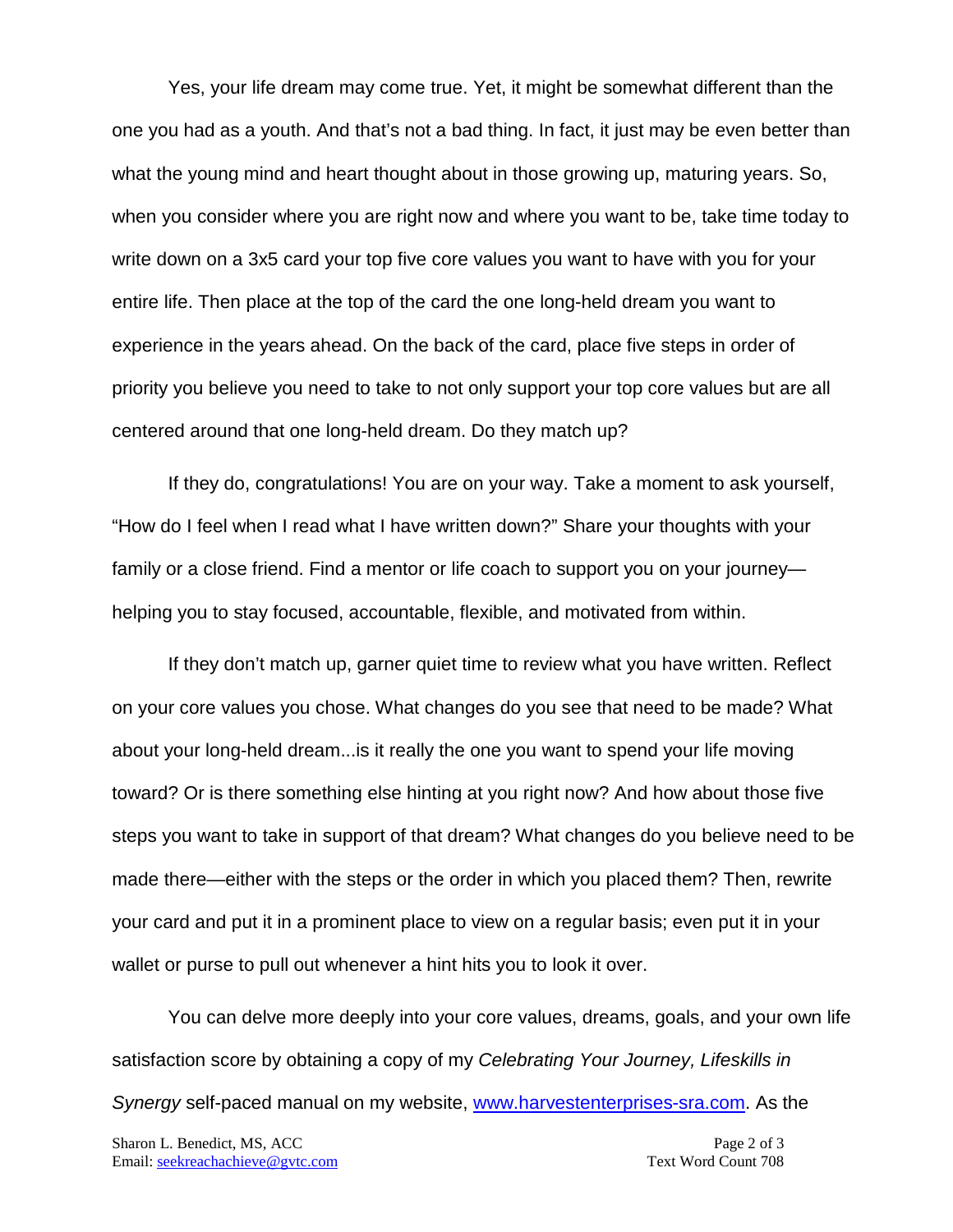years move on, you may want to change what is on your card. It's called LIFE—where we stay focused but also flexible with life's surprises. Enjoy your journey of discovery!

--

Sharon L. Benedict, MS, ACC, is a certified life wellness coach-consultant, specializing in life skills, wellness, and creative arts development for individuals, businesses and organizations [\(www.harvestenterprises-sra.com\)](http://www.harvestenterprises-sra.com/).She welcomes your questions and comments and can be contacted at [seekreachachieve@gvtc.com.](mailto:seekreachachieve@gvtc.com)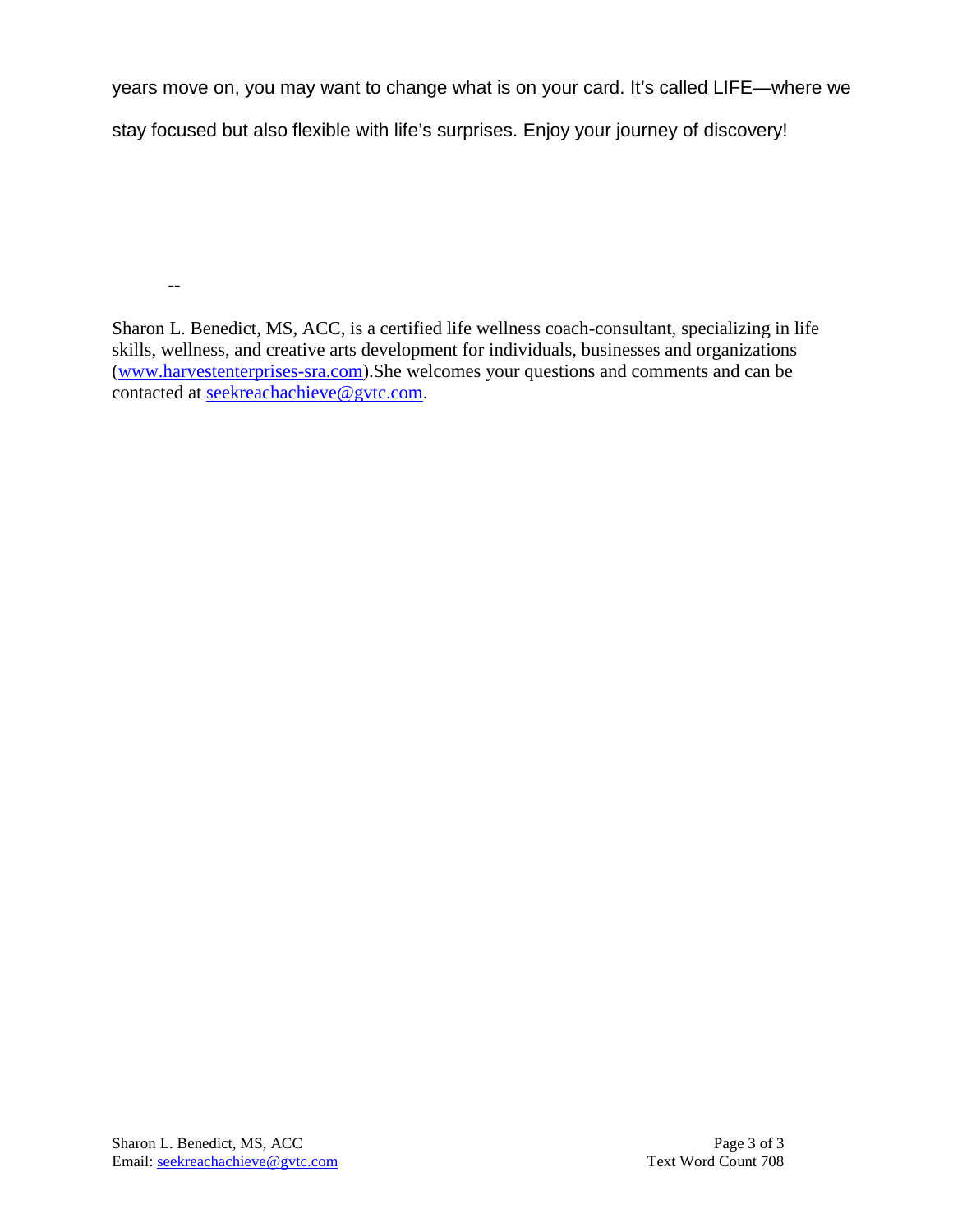*From the Heart...*



### **How's the altitude of your attitude?**

(published in Boerne Star, Friday, January 29, 2010)

For every one of us, there are three basic human needs—to be accepted, secure, and significant. There are also three basic attitudes that can make or break a relationship. First, let's remember that "*The Altitude of our Gratitude often depends on our Attitude."*  How's your altitude these days on both your gratitude and attitude?

With the tough times most of us are having with our nation's economy, keeping a higher altitude on our gratitude is definitely a challenge. Have you heard your co-worker, friend, or spouse say something not so nice about your attitude recently? If so, I've learned that checking out my gratitude score is the first stop on the road to change an edgy attitude. I take some time to mention out loud what I am grateful for in my life. I try to name at least five things—my children, my health, my husband, my skills at what I do, my best friend. I focus on those areas for awhile until I start to soften my edgy attitude. My apologies will come next to those who have had to feel the brunt of my venting.

It might be a little uncomfortable to move through this process. Yet, it feels so good on the other side once you swallow some humble pie. I have also learned that there are three basic attitudes to practice afterward. They are Patience, Harmony, and a Sense of Humor. I focus on a situation, a person that I haven't handled too well; and begin to practice ways to show genuine patience with that person or situation. Then I invite harmony into the relationship or situation by asking how they are feeling today and really